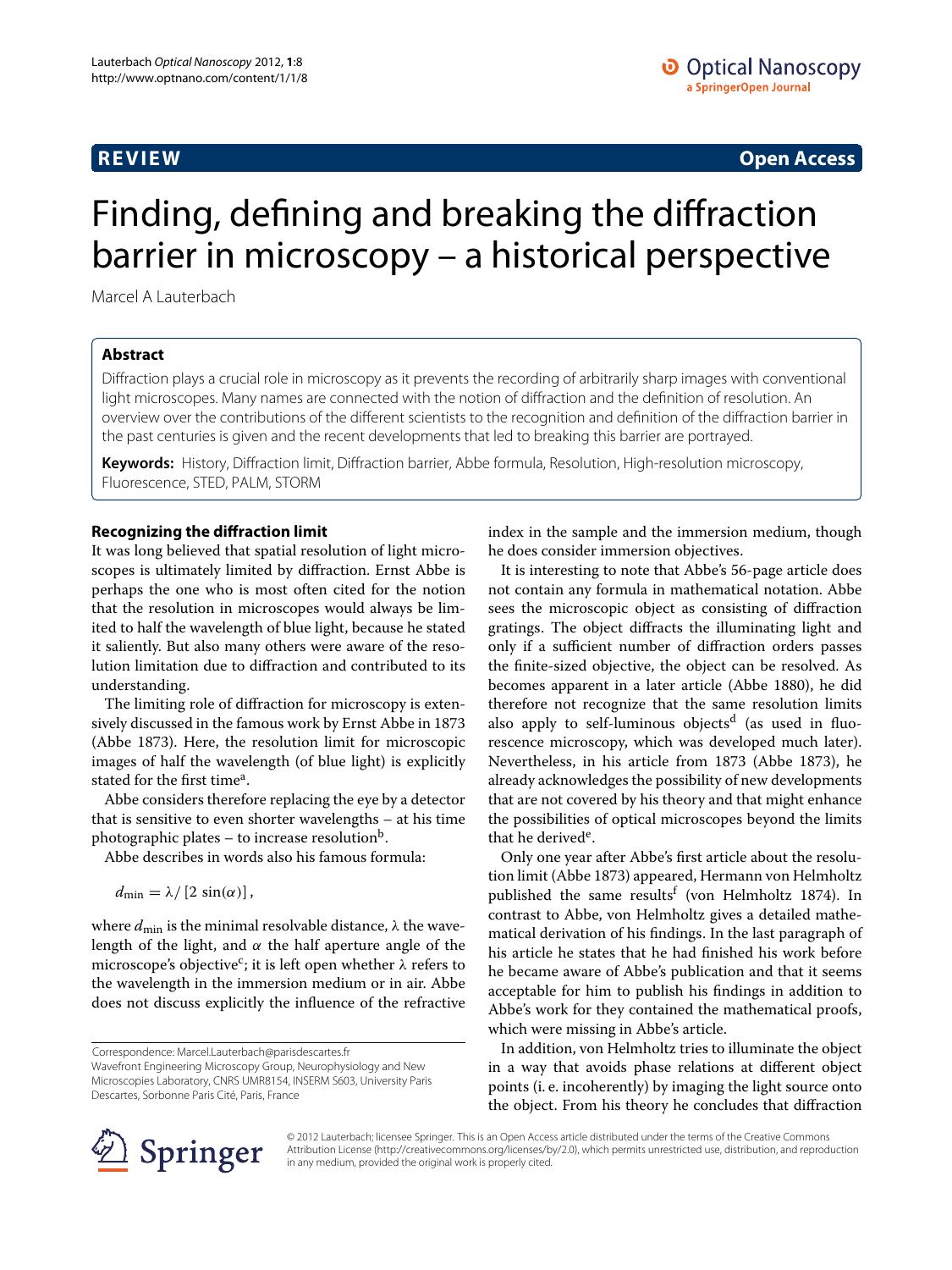effects should then vanish. He denotes the persistence of diffraction to the remaining phase relationships in the object plane. Like Abbe he does not recognize that diffraction effects would remain even with self-luminous objects and would hence limit the resolution.

Although the articles from Abbe and von Helmholtz are the first ones dealing in detail with the resolution limitations of microscopes, the effects of diffraction and its implication for resolution were known earlier. In 1869 Émile Verdet  $(1869)$  seems to be one of the first who explicitly mention that microscopes are limited in their resolution by diffraction<sup>g,h</sup>.

He uses a slightly different separation criterion and arrives at similar results for resolution as later Abbe and von Helmholtz, which he derives for the case of telescopes (i. e. in terms of viewing angle and aperture diameter). He finds that for circular apertures  $\sin \omega = 0.819\lambda/R$ , where *ω* denotes the viewing angle of the first bright ring, *λ* the wavelength of the light used and *R* the radius of the aperture. He considers 1*/(*2*ω)* as the resolution limit.

Detailed experimental tests of Abbe's theory including the demonstration of artifacts in the microscopic images are published by J. W. Stephenson in 1877 (Stephenson [1877\)](#page-7-2).

Some years later, in 1896, Lord Rayleigh [\(1896\)](#page-7-3) discusses extensively the resolution of microscopes. He is the first to deal with illuminated objects as well as with self-luminous objects. He also distinguishes between different phase relationships of the illuminated objects. Lord Rayleigh extends his investigations to different objects (points, lines, gratings) and different aperture shapes. He emphasizes the similarities of microscopes and telescopes and complains about insufficient communication between physicists and microscopists<sup>i</sup>. Already in 1872, he deals – still under his former name J. W. Strutt – with the diffraction in telescopes and extends known results to annular apertures (Strutt [1872\)](#page-7-4), being unaware of an earlier publication by Airy [\(1841\)](#page-5-2), which also deals with diffraction at annular apertures, as he states in a post scriptum. In 1874 Lord Rayleigh investigates the resolution – also in terms of the "Rayleigh criterion" $\dot{J}$  – when imaging gratings (Rayleigh [1874\)](#page-7-5). Here, he states that the theoretical resolution cannot be obtained for large areas due to imperfections (spherical and chromatic aberrations) of the available lenses but that it would be possible with microscope objectives<sup>k</sup>.

It is Airy in 1835 (Airy [1835\)](#page-5-3) who calculates for the first time the diffraction image of a point source when the limiting aperture is circular in shape. As an example, he states a star seen through a good telescope. Apparently, Airy considers the case of other aperture shapes so well known that he only states that the calculation of their diffraction patterns is never difficult but does not give further references<sup>l</sup>. Airy does not explicitly state that the

diffraction limits resolution (i. e. the possibility to separate different stars), but it can be assumed that he was aware of this fact.

Later, in 1867, W. R. Dawes [\(1867\)](#page-6-0) addresses the problem of separating double stars. From his observations he derives empirically that the angular separating power scales as  $4''.56/a$ , where *a* is the aperture size in inches. He points out that he had found by observation the inverse scaling of diameters of star-disks with aperture diameter about 35 years ago<sup>m</sup>. He, too, does not mention the earlier work of Airy.

As will be shown below, ways to shift, circumvent and break the diffraction limit were found later.

Recognizing that broadening of imaged structures is inevitable due to diffraction is the first step in understanding the resolution of microscopes. The second step is the finding of criteria to define a structure as "resolved". These criteria will be discussed in the following section.

#### **Resolution criteria**

The key figure of merit of an optical system is its resolution, i. e. its ability to ascertain an unknown number of objects or details that give identical signal as distinct entities. Resolution must not be confused with localization precision, the ability to determine the exact position of an object.

Different notions are possible, when two objects should be regarded as resolved (den Dekker and van den Bos [1997;](#page-6-1) Ramsay et al. [1941\)](#page-7-6). This is especially critical when instruments with different PSF (point spread function) shapes are compared. A common choice is the Rayleigh criterion, which was published in 1874 (Rayleigh [1874\)](#page-7-5). Lord Rayleigh regards a structure resolved if the principal intensity maximum of one diffraction pattern coincides with the first minimum of the neighboring diffraction pattern. His choice is made in a time when the human eye, which cannot resolve arbitrarily small intensity differences, is the common photodetector.

Schuster states in 1904 that there is something arbitrary in the Rayleigh criterion as the dip in intensity necessary to indicate resolution is a physiological phenomenon (i. e. depends on the ability of the observer's eye to perceive a weak intensity dip) (Schuster [1904\)](#page-7-7). According to him, two point sources should only be called resolved, if no portion of the main lobe of one diffraction pattern overlaps with the main lobe of the other. This doubles Rayleigh's distance.

Sparrow asserts in 1916 with its "undulation condition" (Sparrow [1916\)](#page-7-8) as the resolution limit the distance between point objects for which the second derivative of the composite intensity distribution at the center of the image just vanishes. This is the ultimate limit for photodetectors (replacing the naked eye) that can resolve arbitrary small intensity differences.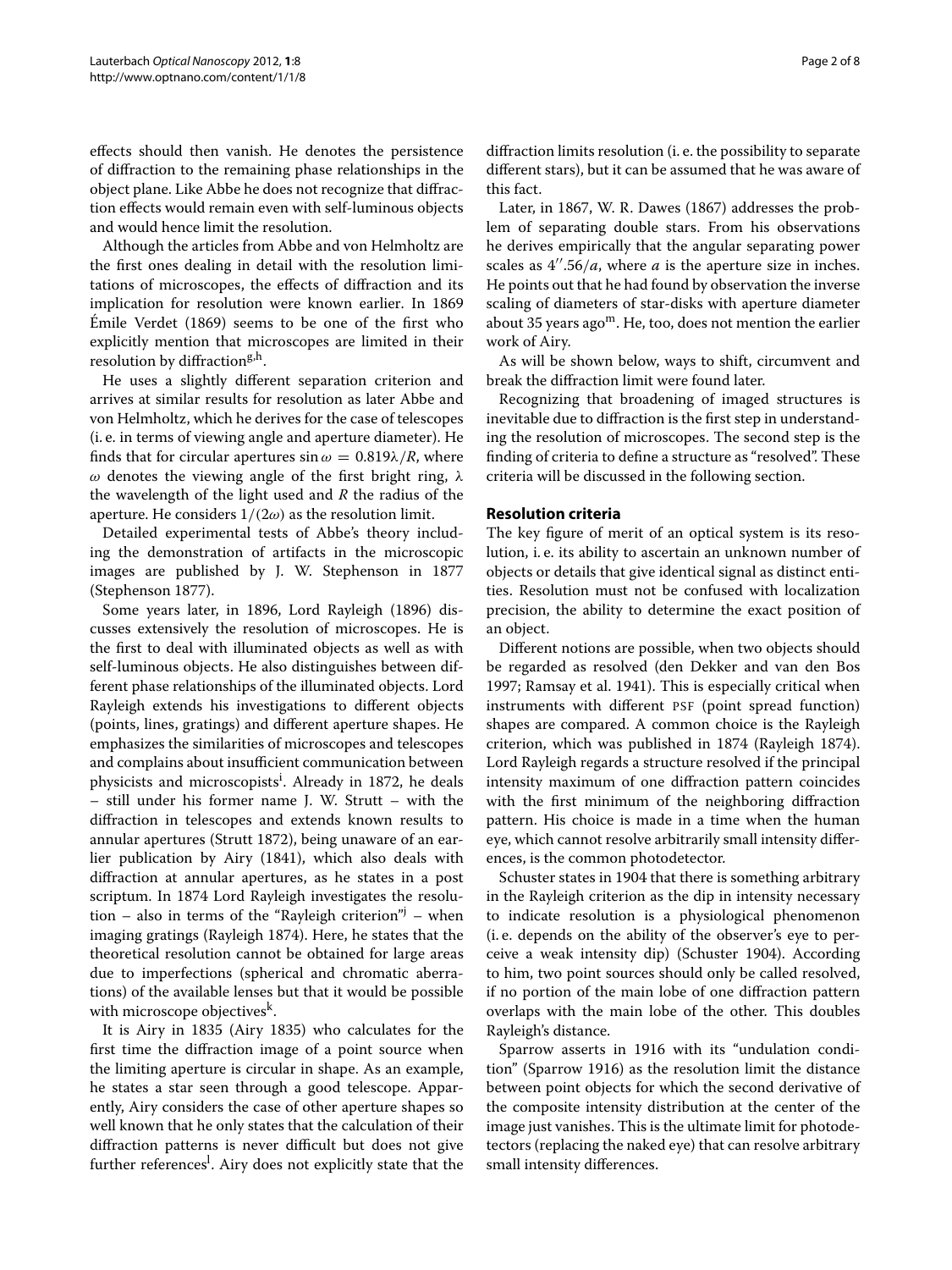Houston proposes in 1927 to use the FWHM (full width at half maximum) of the PSF to quantify resolution (Houston [1927\)](#page-6-2). Houston's limit is widely used, because it is – in contrast to the Rayleigh criterion – also applicable to diffraction patterns that do not fall off to zero, as in the case of a Gaussian or Lorentzian profile.

Buxton regards in 1937 two point objects as resolved, if the diffraction patterns intersect at their inflection points (Buxton [1937\)](#page-6-3).

All of these criteria assume noise-less images. Quantifying resolution becomes more complex, if noise and not only incoherent (as in fluorescence microscopy) but also coherent or partially coherent sources are considered (den Dekker and van den Bos [1997\)](#page-6-1).

#### **Shifting the diffraction limit**

As stated above, Abbe's diffraction limit amounts for the shortest wavelength of visible light to about 200 nm for the lateral resolution. Smaller details cannot be resolved. The axial resolution is even worse, typically by a factor of three to four.

A multitude of methods was therefore developed to surpass the resolution limit in light microscopy [For reviews see e. g. (Heintzmann and Gustafsson [2009;](#page-6-4) Hell [2007,](#page-6-5) [2009;](#page-6-6) Huang et al. [2010;](#page-6-7) Ji et al. [2008;](#page-6-8) Lippincott-Schwartz and Manley [2009;](#page-6-9) Rice [2007\)](#page-7-9)]:

First, methods to shift or circumvent the diffraction limit were contrived:

Apodizing (di Francia [1952\)](#page-6-10) can sharpen the central maximum, but leads to large side lobes, which render the method impractical (Hell [2007\)](#page-6-5), since for obtaining a smaller and smaller central maximum an increasing fraction of the total available light flux is redirected to the side lobes (di Francia [1952\)](#page-6-10).

The optical near field is used for recovering high spatial frequencies, thus resolving fine details, in scanning probe techniques as SNOM (Scanning Near Field Optical Microscopy) (Ash and Nicholls [1972;](#page-5-4) Pohl et al. [1984;](#page-6-11) Synge [1928\)](#page-7-10) and TERS (Tip-Enhanced Raman Spectroscopy) (Anderson [2000;](#page-5-5) Hayazawa et al. [2000;](#page-6-12) Kawata et al. [2009;](#page-6-13) Stöckle et al. [2000\)](#page-7-11); however, these techniques rely strictly on the close proximity of a probe to the sample. They are therefore limited to the imaging of surfaces.

TIRF (Total Internal Reflection) microscopy (Axelrod [1981;](#page-6-14) Temple [1981\)](#page-7-12) illuminates only a very thin layer of the sample that is adjacent to the cover slip via an evanescent field of light. This enables depth discrimination and background suppression but does not ameliorate resolution: the method does not allow an enhanced optical separation of several alike objects. In addition, it remains limited to imaging structures in the vicinity of the cover slip.

In a confocal microscope (Minsky [1961\)](#page-6-15), the sample is scanned with a focused beam of light. The fluorescence is recorded with a detector behind a pinhole. The pinhole rejects the out of focus light thereby enabling axial sectioning. The lateral resolution can be increased by up to a factor  $\approx$ 1.4 (Gustafsson [1999\)](#page-6-16) under ideal conditions.

4Pi-microscopy (Hell and Stelzer [1992;](#page-6-17) Hell et al. [1994\)](#page-6-18) and  $I<sup>2</sup>M$  (Image Interference Microscopy) (Gustafsson et al. [1995,](#page-6-19) [1996\)](#page-6-20) increase the effective total aperture by the use of two opposing objectives, thereby enhancing the axial resolution.

Various kinds of structured illumination microscopy (Gustafsson [1999\)](#page-6-16), sometimes combined with TIRF (Cragg and So [2000;](#page-6-21) Kner et al. [2009\)](#page-6-22) or with the twolens approach, including  $I<sup>3</sup>M$  (Incoherent Interference Illumination Microscopy) (Gustafsson et al. [1995,](#page-6-19) [1996\)](#page-6-20),  $I<sup>5</sup>M$  (the combination of  $I<sup>2</sup>M$  and  $I<sup>3</sup>M$ ) (Gustafsson et al. [1999\)](#page-6-23),  $I<sup>5</sup>S$  (a combination of  $I<sup>5</sup>M$  with laterally structured illumination) (Shao et al. [2008\)](#page-7-13), SWFM (Standing Wave Fluorescence Microscopy) (Bailey et al. [1993\)](#page-6-24) and HELM (Harmonic Excitation Light Microscopy) (Frohn et al. [2000\)](#page-6-25) use non-uniform illumination of the specimen to extract high spatial frequencies. Spatial or temporal modulation of point illumination in SPIN (Scanning Patterned Illumination) or SPADE (Scanning Patterned Detection) microscopy (Lu et al. [2009\)](#page-6-26) would enable generalized structured illumination schemes with two-photon excitation (Denk et al. [1990\)](#page-6-27) or spontaneous Raman scattering (Lu et al. [2009\)](#page-6-26). ISM (Image Scanning Microscopy) (Müller and Enderlein [2010\)](#page-6-28) uses point scanning in combination with descanned wide field detection.

These methods lead to extended resolution microscopy (Gustafsson [1999\)](#page-6-16), but not to unlimited resolution microscopy in the far field. The diffraction limit is not fundamentally broken by any of these methods. In all of the far-field methods, the attainable resolution is limited to a finite value. They reach a new limit, which is on the order of a factor of two below Abbe's value, but they cannot provide a theoretically unlimited resolution.

Alternatively, one can abandon the advantageous visible light altogether. Reduction of the wavelength used for imaging is pursued in UV (Ultra Violet) (Abbe [1873;](#page-5-0) Brand et al. [1997\)](#page-6-29) and X-ray microscopy (Kirz et al. [1995;](#page-6-30) Miao et al. [2008\)](#page-6-31). Electron microscopy (Ruska [1934;](#page-7-14) von Borries and Ruska [1939\)](#page-7-15) provides resolution up to the Angstrom regime (Ruska [1993\)](#page-7-16), using electrons with a very short de Broglie wavelength for imaging. Only thin samples or surfaces of thick samples can be imaged and the specimen is placed in vacuum during imaging. Electron microscopy can be combined with optical fluorescence microscopy for profiting from the advantages of both techniques (Cortese et al. [2009\)](#page-6-32). Scanning probe techniques such as AFM (Atomic Force Microscopy) (Binnig et al. [1986\)](#page-6-33), STM (Scanning Tunneling Microscopy) (Binnig and Rohrer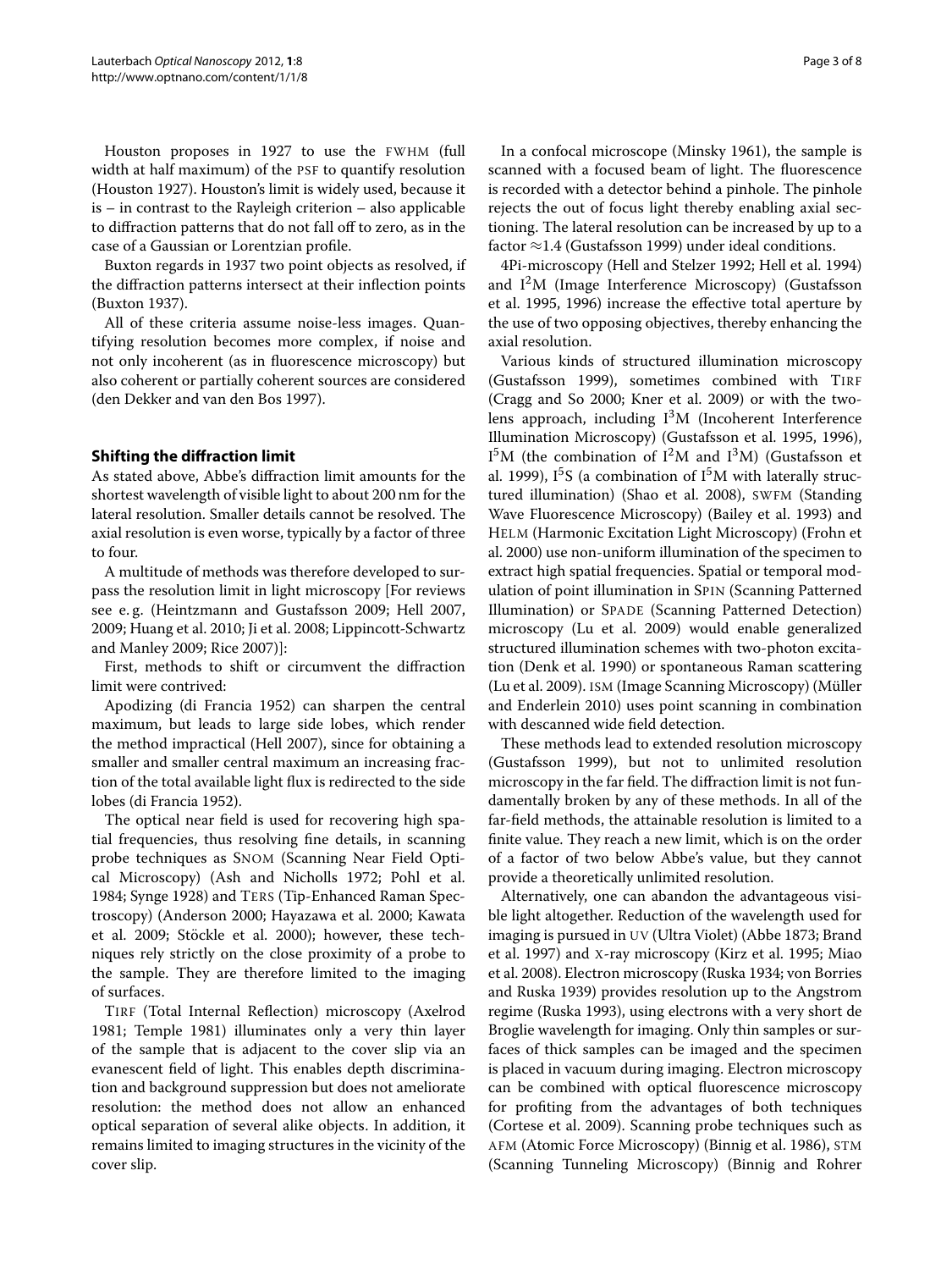[1983\)](#page-6-34) and SICM (Scanning Ion-Conductance Microscopy) (Hansma et al. [1989\)](#page-6-35) are restricted to imaging surfaces, but some can reach molecular resolution on biological samples (Müller et al. [2009\)](#page-6-36).

## **Breaking the diffraction limit**

More than a century after Abbe's seminal article was published, the diffraction limit in light microscopy has been broken by exploiting discernible states of markers and not only the electromagnetic field of the light: STED (Stimulated Emission Depletion) microscopy (Hell and Wichmann [1994\)](#page-6-37) and other RESOLFT (Reversibly Saturable/Switchable Optical [Fluorescence] Transitions) techniques (Hell [2004;](#page-6-38) Hell and Kroug [1995;](#page-6-39) Hofmann et al. [2005\)](#page-6-40) provide in theory a resolution without any optical limit.

After its theoretical description in 1994 (Hell and Wichmann [1994\)](#page-6-37), STED microscopy was experimentally demonstrated in 1999 (Klar and Hell [1999\)](#page-6-41). It restricts fluorescence to sub-diffraction regions *at known positions* by switching fluorescent markers to a non-signaling state by stimulated emission. A non-homogeneous light pattern with at least one close-to-zero-intensity point is scanned over the sample [For details on STED microscopy see e. g. (Hell [2007\)](#page-6-5)].

A resolution better than 6 nm (Rittweger et al. [2009a\)](#page-7-17) has been reached. Fast imaging (Westphal et al. [2007\)](#page-7-18) with frame rates as high as 200 images per second (Lauterbach et al. [2010\)](#page-6-42) has been demonstrated.

In RESOLFT microscopy general reversible saturable/ switchable optical (fluorescence) transitions are used for confining one of several marker states to a subdiffraction region. As in STED microscopy the position of the distinct marker states is predetermined by scanning a non-homogeneous light pattern over the sample. RESOLFT microscopy found manifold implementations, even though STED microscopy remains its most prominent form: GSD (Ground State Depletion) is a RESOLFT concept which uses the population of metastable states (e. g. triplet states) of the fluorophores to confine the region in which fluorescence is possible. After publication of the concept in 1995 (Dose [2009;](#page-6-43) Hell and Kroug [1995\)](#page-6-39) it was successfully implemented in 2007 (Bretschneider et al. [2007\)](#page-6-44). It provides a resolution below 8 nm (Rittweger et al. [2009b\)](#page-7-19). Other implementations of the RESOLFT concept are (Hell [2007\)](#page-6-5) SPEM (Saturated Patterned Excitation Microscopy) (Heintzmann et al. [2002\)](#page-6-45) and SSIM (Saturated Structured-Illumination Microscopy) (Gustafsson [2005\)](#page-6-46); however, in contrast to STED and GSD microscopy, mathematical postprocessing is required (Rittweger et al. [2009b\)](#page-7-19). A similar method uses temporally modulated illumination and Fourier analysis to extract high frequency components resulting from saturation effects (Fujita

et al. [2007\)](#page-6-47). A special form of RESOLFT microscopy is DSOM (Dynamic Saturation Optical Microscopy) (Enderlein [2005\)](#page-6-48), which makes explicit use of the fluorescence dynamics. Switchable fluorescent proteins (Hofmann et al. [2005;](#page-6-40) Schwentker et al. [2007\)](#page-7-20) as well as switchable organic dyes (Bossi et al. [2006\)](#page-6-49) were used for RESOLFT microscopy.

In 2006, closely related variants of another elegant approach to use the switching of states for high-resolution imaging emerged, named PALM (Photoactivation Localization Microscopy) (Betzig et al. [2006\)](#page-6-50), STORM (Stochastic Optical Reconstruction Microscopy) (Rust et al. [2006;](#page-7-21) Zhuang [2009\)](#page-7-22) and FPALM (Fluorescence Photoactivation Localization Microscopy) (Hess et al. [2006\)](#page-6-51). Many more names followed as the stochastic principle was exploited in various facets and enhancements (Patterson et al. [2010\)](#page-6-52). In these methods single molecules are switched individually (Dickson et al. [1997\)](#page-6-53) and stochastically in space and are imaged onto a camera. Only a very small subpopulation of all marker molecules is kept simultaneously in the bright state *at stochastically distributed* positions. On average, at most one molecule per diffraction limited area must be in the bright state. In contrast to the above discussed scanning methods (STED microscopy, RESOLFT microscopy), the position of the fluorescence emission is not known *a priori*. It has to be found by localizing the origin of the fluorescence emission, as in earlier localization concepts of few alike objects (Gordon et al. [2004;](#page-6-54) Lidke et al. [2005;](#page-6-55) Qu et al. [2004\)](#page-7-23). The molecules can be localized with high precision (Heisenberg [1930;](#page-6-56) Winick [1986;](#page-7-24) Thompson et al. [2002\)](#page-7-25) if their diffraction patterns do not overlap. A new subset of molecules is subsequently switched on and their positions are determined from a new image. After numerous repeats of this cycle, a highresolution image can be reconstructed from the molecular positions, which were determined from non-overlapping diffraction patterns.

In common with the above described scanning methods, switching of the marker molecules into discernible states is used to separate images of individual details in time that cannot be separated forthrightly in space. In both cases a molecular mechanism makes sure that some of the marker molecules within the diffraction zone cannot contribute to the (fluorescence) signal, thus enabling a time sequential separation from those that can. Whereas both methods use the same switching principle, in the scanning methods the position where this switching is going to take place is predetermined *a priori* by the positioning of the scanner; in the stochastic methods this position is found *a posteriori* by localization.

# **Summary**

An overview was given over the contributions of many scientists who advanced in the 19<sup>th</sup> and 20<sup>th</sup> century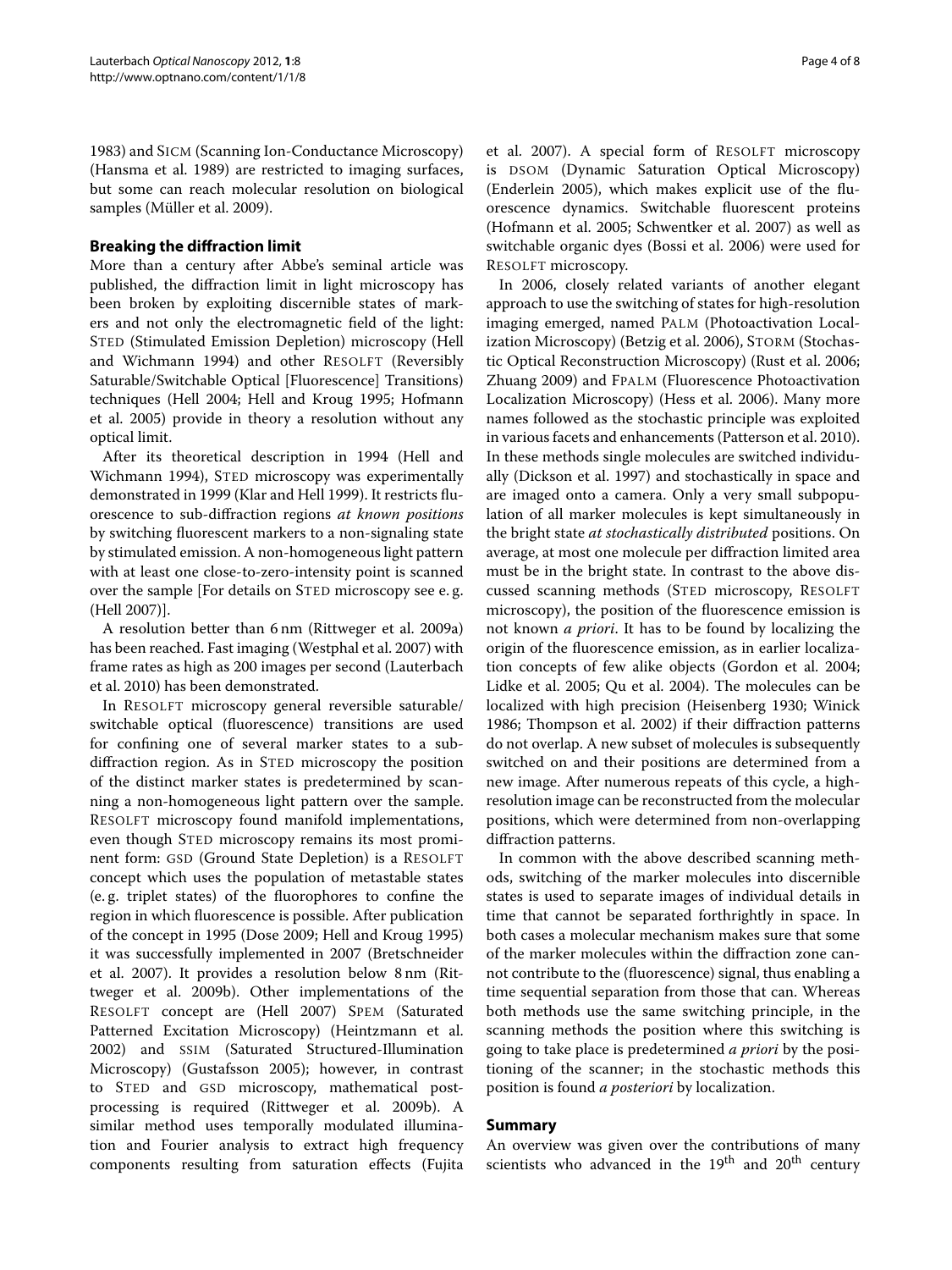the understanding of the limiting role of diffraction and the definition of resolution. Several techniques had been invented to enhance the resolution of optical far-field microscopes. They all remained bound to double the resolution in the best case. Finally, at the end of the 20<sup>th</sup> century, scientists broke the diffraction barrier in optical microscopy by vigorously using the intrinsic marker properties instead of relying only on bent rays of light. The theoretical limit on optical resolution has thus been abandoned since states of markers have been recognized as the decisive *new entities* (Abbe [1873\)](#page-5-0) surpassing Abbe's classical theory.

# **Endnotes**

a"[...], so folgt, dass, wie auch das Mikroskop in Bezug auf die förderliche Vergrösserung noch weiter vervollkommnet werden möchte, die Unterscheidungsgrenze für centrale Beleuchtung doch niemals über den Betrag der ganzen, und für äusserste schiefe Beleuchtung niemals über den der halben Wellenlänge des blauen Lichts um ein Nennenswerthes hinausgehen wird." – *[. . . ], it follows that, however no matter how the microscope may be optimized with respect to the useful magnification, the possibility of discrimination for central illumination will never exceed noteworthily one wavelength and for extremely grazing illumination never half a wavelength of blue light.* [Translations of non-English excerpts provided by the author.]

b"Nur bei photographischer Aufnahme der mikroskopischen Bilder kann die Unterscheidung noch merklich weiter reichen. Denn wegen der bedeutend kürzeren Wellenlänge der chemisch wirksamen Strahlen werden bei jedem Objectiv die Bedingungen für die photographische Abbildung sehr viel günstiger; nämlich so, wie sie für das directe Sehen eine im Verhältnis von 3 : 2 gröbere Structur stellen würde." – Only for photographic *recording of the microscopic images the distinction can reach noticeably beyond [this limit]. Because of the considerably shorter wavelength of the chemically active rays the conditions become much better for photographic imaging, whatever objective is used; namely as a structure that is coarser by a ratio* 3:2 *would provide them.*

c"Irgend eine bestimmte Farbe zu Grunde gelegt, ergiebt sich der betreffende Minimalwerth [der Auflösung] für rein centrale Beleuchtung durch Division der Wellenlänge mit dem Sinus des halben Oeffnungswinkels, für den höchsten zulässigen Grad schiefer Beleuchtung aber bei jedem Oeffnungswinkel genau halb so gross  $[...]$ " – *Given any well-defined color, the according minimal value [of resolution] for central illumination is given by the wavelength divided by the sine of the half aperture angle, but for the highest acceptable degree of grazing*

# *incidence for every aperture angle it is exactly half this value [. . . ].*

d"[...] diese Theorie soll sich ausgesprochenermassen auf die Abbildung solcher Objecte beziehen, bei welchen Beugung des Lichts in thesi statt findet; und sie behauptet ja ausdrücklich, dass derartige Objecte in anderer Weise, und nach anderen Gesetzen abgebildet werden als solche, bei denen keine Beugung in's Spiel kommt. Dass es nun Objecte der letzteren Art wirklich giebt, wie auf alle Fälle doch die selbstleuchtenden Körper, [...] beschränkt allerdings das Gebiet der Anwendung meiner Theorie, obwohl diese Beschränkung für die Mikroskopie praktisch gleichgiltig bleibt, so lange es keine mikroskopischen Glühwürmchen giebt [...]" - [...] this theory refers specifi*cally to the imaging of such objects where diffraction occurs; and it states explicitly that such objects are imaged in a different way and with other laws, than objects for which diffraction plays no role. The fact that objects of the latter kind exist, as for sure the self-luminous bodies, [. . . ] limits the applicability of my theory, although this limitation remains without importance for the microscopy as long as there are no microscopic fireflies [. . . ].*

e "Die eigentliche Capacität des Mikroskops im strengeren Sinne aber muss ich – so lange nicht Momente geltend gemacht werden, die ganz ausserhalb der Tragweite der aufgestellten Theorie liegen – schon bei der oben bezeichneten früheren Grenze als vollständig erschöpft ansehen." – *I must regard the actual capability of the microscope in the rigorous sense as completely exhausted with the above described limit – as long as no entities are claimed that are out of reach of the derived theory.*

<sup>f</sup> Es sei die Grösse der kleinsten wahrnehmbaren Distanz  $\epsilon$ , die der Wellenlänge im Medium des Objects λ, der Divergenzwinkel der einfallenden Strahlen ebenda *α*, und *λ*0, *α*<sup>0</sup> seien die Werthe der letztgenannten Grössen für Luft. Dann ist nach den weiter unten abgeleiteten Formeln  $\epsilon = \frac{\lambda}{2 \sin \alpha} = \frac{\lambda_0}{2 \sin \alpha_0}$ ." – *Be the size of the minimum discernible distance , the size of the wavelength in the medium of the object λ, the angle of divergence of the incoming rays therein α, and λ*0*, α*<sup>0</sup> *be the values of the last-mentioned parameters in air. Then it is according to the later derived formulas:*  $\epsilon = \frac{\lambda}{2 \sin \alpha} = \frac{\lambda_0}{2 \sin \alpha_0}.$ 

<sup>g</sup>"Le travail des miroirs employés dans les télescopes est aujourd'hui si parfait, les verres des lunettes et des microscopes sont si heureusement combinés, que les aberrations qui résultent des lois de l'optique géométrique peuvent être presque entièrement évitées. Il semble donc que les rayons partis d'un point lumineux doivent, dans ces instruments, converger rigoureusement en un même point; cependant il n'en est rien, car dans les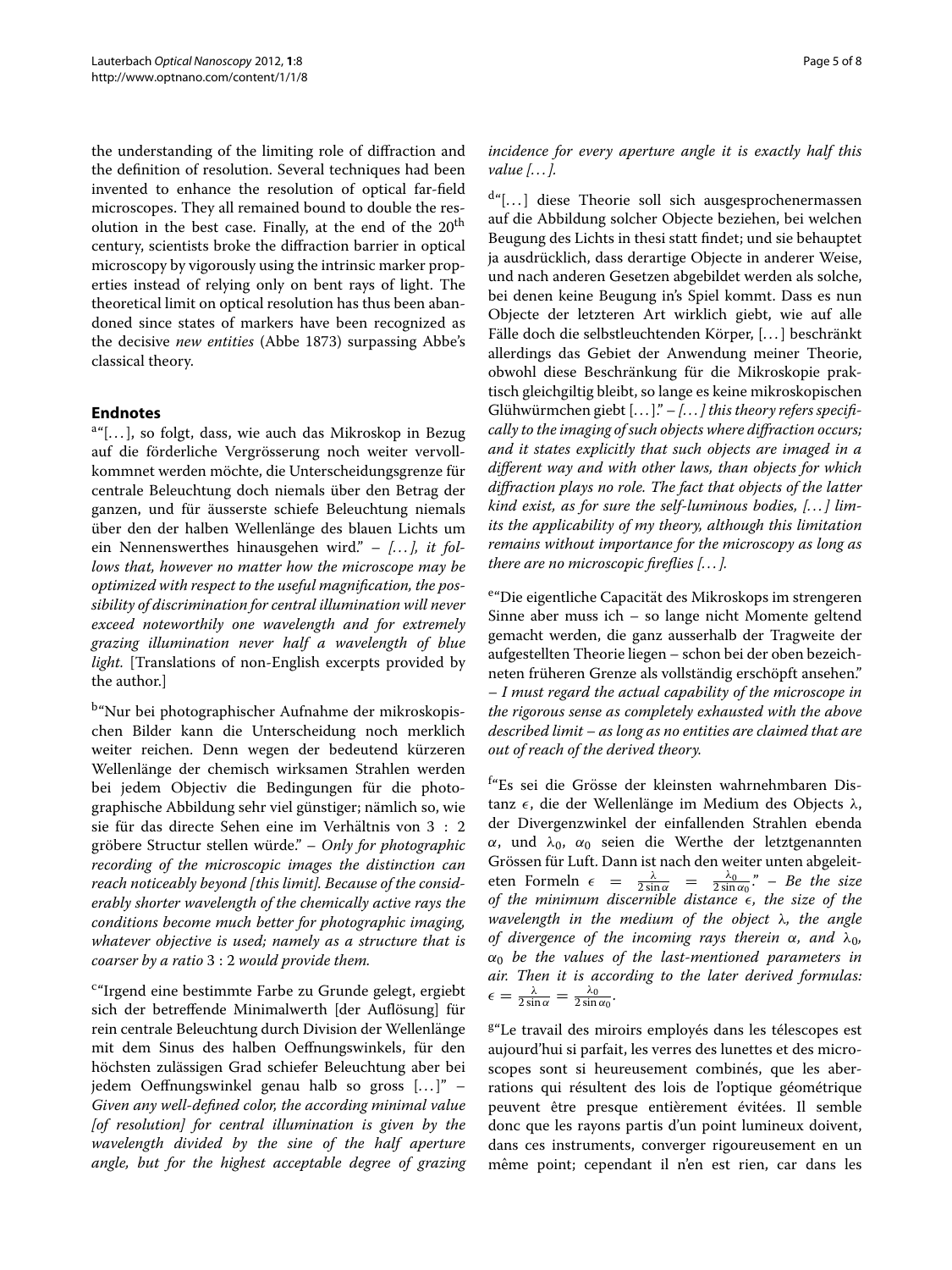meilleurs télescopes l'image d'une étoile conserve un diamètre apparent sensible. La théorie que nous venons d'exposer fournit l'explication de cette anomalie apparente : [...] On ne peut donc pas espérer de perfectionner indefiniment les instruments d'optique en faisant ´ disparaître les aberrations géométriques [...]" – *The manufacturing of the mirrors used in the telescopes is so perfect nowadays, the lenses of glasses and of microscopes are so successfully combined that the aberrations that result from the laws of geometrical optics can be almost entirely avoided. Therefore it seems that the rays coming from one luminous point should, in these instruments, converge rigorously in one single point; however, nothing of the sort, because in the best telescopes the image of a star maintains a sensible diameter. The theory which we are going to present gives an explication of this apparent anomaly: [...] One can therefore not hope to perfect the optical instruments infinitely by removing the geometrical aberrations [...].*

h"La théorie précédente permet de déterminer une limite inférieure du pouvoir optique. Soient en effet deux points lumineux dont les images ont leurs centres aux points A et A'; supposons qu'il n'y ait pas de lumière sensible dans chacune de ces images au delà du premier anneau brillant: il faudra alors, pour que les deux images n'empiètent pas l'une sur l'autre, que la distance AA' soit au moins égale au double du rayon du premier anneau brillant, et, par suite, que le diamètre apparent de la droite qui joint les deux points lumineux soit au moins égal au double de la déviation du premeir anneau brillant. En désignant cette déviation par *ω*,  $\frac{1}{2\omega}$  sera une limite inférieure du pouvoir optique. La déviation ω correspondant au deuxième maximum, on aura, d'après la valeur trouvée plus haut, [...]  $\sin \omega = 0.819 \frac{\lambda}{R}$ ." – *The preceding theory [the derivation of the diffraction pattern of an annular aperture] allows a lower limit of the optical capability to be established. Let be effective two bright points whose images have the centers at A and A'; suppose that there is no light detectable in any of their images beyond the first bright ring: In order not to cover one image with the other, the distance AA' must therefore be at least equal to the double of the beam of the first bright ring, and, accordingly, the apparent diameter of the perpendicular which joins the two luminous points must be at least equal to the double of the deviation of the first* bright ring. If we denote this deviation with  $\omega$ ,  $\frac{1}{2\omega}$  will be a *lower limit of the optical capability. The deviation ω which corresponds to the second maximum, will be, according to the value found above, [...]*  $\sin \omega = 0,819 \frac{\lambda}{R}$ *.* 

<sup>i</sup> "It would seem that the present subject, like many others, has suffered from over specialization, much that is familiar to the microscopist being almost unknown to physicists, and vice versá."

<sup>j"[...]</sup>, the first dark ring corresponding to one of the lines would fall on the focal point of the neighbouring one – a state of things apparently inconsistent with good definition."

k"It would certainly require a lens more than usually free from spherical aberration, and [...] achromatic [...]. It must be understood that nothing is here said against the practicability of covering a small space with lines at the rate of 3000 to the inch, a feat probably well within the powers of a good microscopic object-glass."

 $^{\rm l}$ "The investigation of the form and brightness of the rings or rays surrounding the image of a star as seen in a good telescope, when a diaphragm bounded by a rectilinear contour is placed upon the object-glass, [. . . ] is never difficult."

m"Having ascertained about five and thirty years ago, by comparisons of the performance of several telescopes of very different apertures that the diameters of star-disks varied inversely as the diameter of the aperture, I examined with a great variety of apertures a vast number of double stars, whose distances seemed to be well determined, and not liable to rapid change, in order to ascertain the separating power of those apertures, as expressed in inches of aperture and seconds of distance. I thus determined as a constant, that a one-inch aperture would just separate a double star composed of two stars [. . . ], if their central distance was  $4^{\prime\prime}$ .56; – the atmospheric circumstances being moderately favourable. Hence, the separating power of any given aperture, *a*, will be expressed by the fraction 4''.56/*a*."

#### **Competing interests**

The author declares that he has no competing interests.

#### **Acknowledgements**

Excellent help of the librarians Bernhard Reuse and Renate Hägele of the Otto Hahn Library at the Max Planck Institute for Biophysical Chemistry, Göttingen, Germany, for obtaining literature is acknowledged. Elizabeth Carroll is thanked for careful reading of the manuscript.

#### Received: 4 November 2011 Accepted: 9 October 2012 Published: 1 November 2012

#### **References**

- <span id="page-5-0"></span>Abbe E (1873) Beiträge zur Theorie des Mikroskops und der mikroskopischen Wahrnehmung. M. Schultze's Archiv fur mikroskopische Anatomie ¨ 9: 413–468
- <span id="page-5-1"></span>Abbe E (1880) Ueber die Grenzen der geometrischen Optik. Jenaische Zeitschrift für Naturwissenschaft. Sitzungsberichte 14: 71-109
- <span id="page-5-3"></span>Airy GB (1835) On the diffraction of an object-glass with circular aperture. Trans Cambridge Philos Soc 5: 283–291
- <span id="page-5-2"></span>Airy GB (1841) On the diffraction of an annular aperture. Philos Mag Third Series 18(114): 1–10
- <span id="page-5-5"></span>Anderson MS (2000) Locally enhanced Raman spectroscopy with an atomic force microscope. Appl Phys Lett 76(21): 3130–3132
- <span id="page-5-4"></span>Ash EA, Nicholls G (1972) Super-resolution aperture scanning microscope. Nature 237(5357): 510–512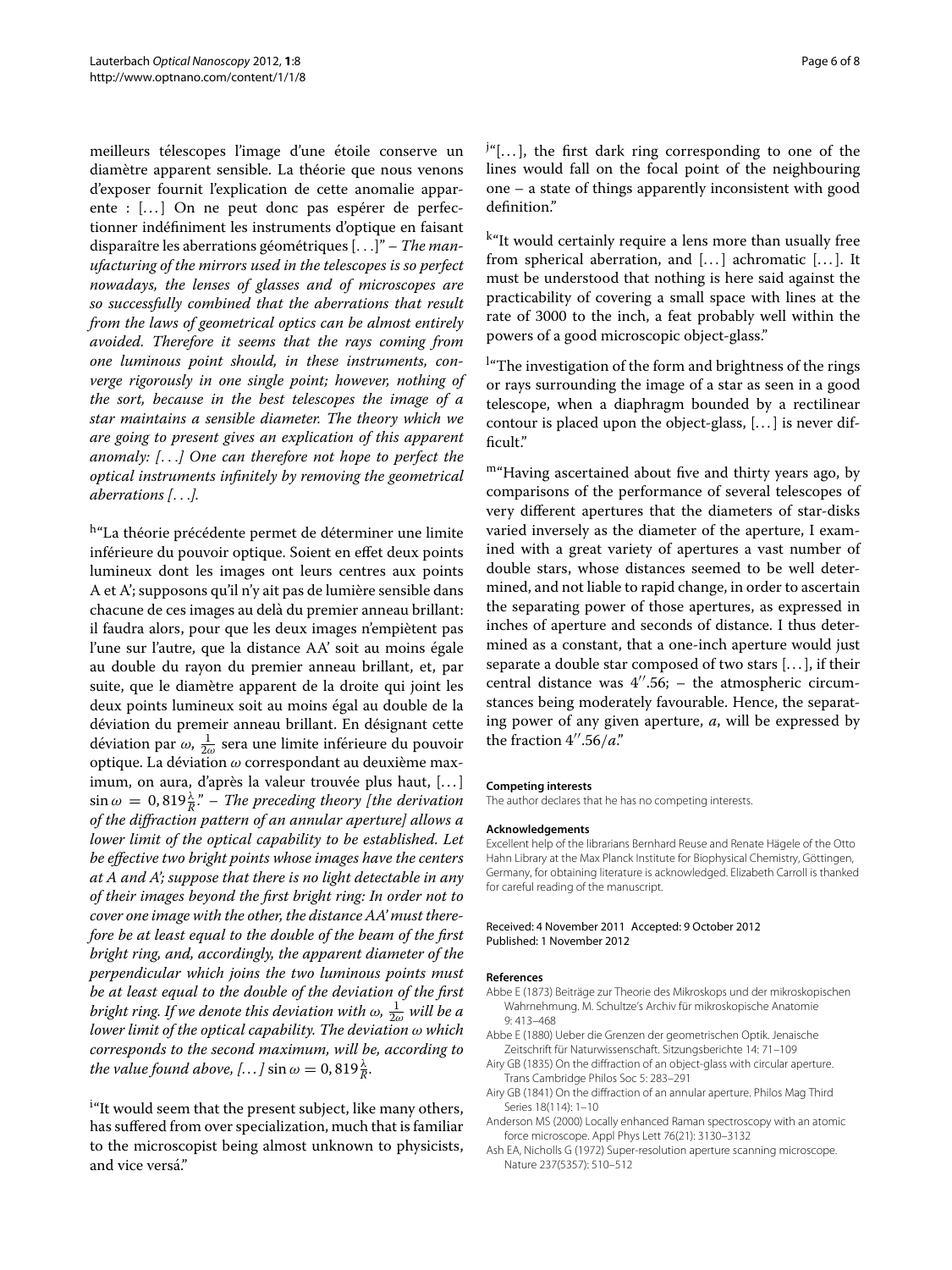- <span id="page-6-14"></span>Axelrod D (1981) Cell-substrate contacts illuminated by total internal-reflection fluorescence. J Cell Biol 89: 141–145
- <span id="page-6-24"></span>Bailey B, Farkas DL, Taylor DL, Lanni F (1993) Enhancement of axial resolution in fluorescence microscopy by standing-wave excitation. Nature 366(6450): 44–48
- <span id="page-6-50"></span>Betzig E, Patterson GH, Sougrat R, Lindwasser OW, Olenych S, Bonifacino JS, Davidson MW, Lippincott-Schwartz J, Hess HF (2006) Imaging intracellular fluorescent proteins at nanometer resolution. Science 313(5793): 1642–1645
- <span id="page-6-34"></span>Binnig G, Rohrer H (1983) Scanning tunneling microscopy. Surf Sci 126(1–3): 236–244
- <span id="page-6-33"></span>Binnig G, Quate CF, Gerber C (1986) Atomic force microscope. Phys Rev Lett 56(9): 930–933
- <span id="page-6-49"></span>Bossi M, Fölling J, Dyba M, Westphal V, Hell SW (2006) Breaking the diffraction resolution barrier in far-field microscopy by molecular optical bistability. New J Phys 8: 275
- <span id="page-6-29"></span>Brand L, Eggeling C, Zander C, Drexhage KH, Seidel CAM (1997) Single-molecule identification of Coumarin-120 by time-resolved fluorescence detection: Comparison of one- and two-photon excitation in solution. J Phys Chem A 101(24): 4313–4321
- <span id="page-6-44"></span>Bretschneider S, Eggeling C, Hell SW (2007) Breaking the diffraction barrier in fluorescence microscopy by optical shelving. Phys Rev Lett 98: 218103
- <span id="page-6-3"></span>Buxton A (1937) Note on optical resolution. Philos Mag 23(154): 440–442
- <span id="page-6-21"></span>Cragg GE, So PTC (2000) Lateral resolution enhancement with standing evanescent waves. Opt Lett 25: 46–48
- <span id="page-6-32"></span>Cortese K, Diaspro A, Tacchetti C (2009) Advanced correlative light/electron microscopy: current methods and new developments using Tokuyasu Cryosections. J Histochem Cytochem 57(12): 1103–1112
- <span id="page-6-0"></span>Dawes WR (1867) Catalogue of micrometrical measurements of double stars. Memoirs R Astronomical Soc 35: 137
- <span id="page-6-27"></span>Denk W, Strickler JH, Webb WW (1990) Two-photon laser scanning fluorescence microscopy. Science 248(4951): 73–76
- <span id="page-6-1"></span>den Dekker AJ, van den Bos A (1997) Resolution: a survey. J Opt Soc Am A: Opt, Image Sci, Vision 14(3): 547–557
- <span id="page-6-53"></span>Dickson RM, Cubitt AB, Tsien RY, Moerner WE (1997) On/off blinking and switching behaviour of single molecules of green fluorescent protein. Nature 388(6640): 355–358
- <span id="page-6-10"></span>di Francia TG (1952) Super-gain antennas and optical resolving power. Nuovo Cimento Supplemento al volume IX. Serie IX(3): 426–438
- <span id="page-6-43"></span>Dose V (2009). Peer review. Europhysics Lett 86: 10000

<span id="page-6-48"></span>Enderlein J (2005) Breaking the diffraction limit with dynamic saturation optical microscopy. Appl Phys Lett 87(9): 094105

- <span id="page-6-25"></span>Frohn JT, Knapp HF, Stemmer A (2000) True optical resolution beyond the Rayleigh limit achieved by standing wave illumination. Proc Nat Acad Sci USA 97(13): 7232–7236
- <span id="page-6-47"></span>Fujita K, Kobayashi M, Kawano S, Yamanaka M, Kawata S (2007) High-resolution confocal microscopy by saturated excitation of fluorescence. Phys Rev Lett 99(22) 228105
- <span id="page-6-54"></span>Gordon MP, Ha T, Selvin PR (2004) Single-molecule high-resolution imaging with photobleaching. Proc Nat Acad Sci USA 101: 6462–6465
- <span id="page-6-16"></span>Gustafsson MGL (1999) Extended resolution fluorescence microscopy. Curr Opin Struct Biol 9(5): 627–634
- <span id="page-6-46"></span>Gustafsson MGL (2005) Nonlinear structured-illumination microscopy: Wide-field fluorescence imaging with theoretically unlimited resolution. Proc Nat Acad Sci USA 102(37): 13081–13086
- <span id="page-6-19"></span>Gustafsson MGL, Agard DA, Sedat JW (1995) Sevenfold improvement of axial resolution in 3D widefield microscopy using two objective lenses. SPIE – Three-Dimensional Microsc, Image Acquisition Process II. 2412:147–156
- <span id="page-6-20"></span>Gustafsson MGL, Agard DA, Sedat JW (1996) 3D widefield microscopy with two objective lenses: experimental verification of improved axial resolution. SPIE – Three-Dimensional Microsc, Image Acquisition Process III. 2655:62–66
- <span id="page-6-23"></span>Gustafsson MGL, Agard DA, Sedat JW (1999) I<sup>5</sup>M: 3D widefield light microscopy with better than 100 nm axial resolution. J Microsc 195: 10–16
- <span id="page-6-35"></span>Hansma PK, Drake B, Marti O, Gould SAC, Prater CB (1989) The scanning ion-conductance microscope. Science 243(4891): 641–643
- <span id="page-6-12"></span>Hayazawa N, Inouye Y, Sekkat Z, Kawata S (2000) Metallized tip amplification of near-field Raman scattering. Opt Commun 183: 333–336
- <span id="page-6-4"></span>Heintzmann R, Gustafsson MGL (2009) Subdiffraction resolution in continuous samples. Nat Photonics 3: 362–364
- <span id="page-6-45"></span>Heintzmann R, Jovin TM, Cremer C (2002) Saturated patterned excitation microscopy—a concept for optical resolution improvement. J Opt, Soc Am A: Opt, Image Sci Vision 19(8): 1599–1609
- <span id="page-6-56"></span>Heisenberg W (1930) Die physikalischen Prinzipien der Quantentheorie. Hirzel, Leipzig
- <span id="page-6-38"></span>Hell SW (2004) Strategy for far-field optical imaging and writing without diffraction limit. Phys Lett A 326(1–2): 140–145
- <span id="page-6-5"></span>Hell SW (2007) Far-field optical nanoscopy. Science 316(5828): 1153–1158
- <span id="page-6-6"></span>Hell SW (2009) Microscopy and its focal switch. Nat Methods 6: 24–32
- <span id="page-6-39"></span>Hell SW, Kroug M (1995) Ground-state-depletion fluorescence microscopy: a concept for breaking the diffraction resolution limit. Appl Phys B: Lasers and Opt 60(5): 495–497
- <span id="page-6-17"></span>Hell S, Stelzer EHK (1992) Properties of a 4Pi confocal fluorescence microscope. J Opt, Soc Am A: Opt, Image Sci, Vision 9(12): 2159–2166
- <span id="page-6-37"></span>Hell SW, Wichmann J (1994) Breaking the diffraction resolution limit by stimulated emission: stimulated-emission-depletion fluorescence microscopy. Opt Lett 19(11): 780–782
- <span id="page-6-51"></span>Hess ST, Girirajan TPK, Mason MD (2006) Ultra-high resolution imaging by fluorescence photoactivation localization microscopy. Biophys J 91(11): 4258–4272
- <span id="page-6-18"></span>Hell SW, Stelzer EHK, Lindek S, Cremer C (1994) Confocal microscopy with an increased detection aperture: Type-B 4Pi confocal microscopy. Opt Lett 19(3): 222–224
- <span id="page-6-40"></span>Hofmann M, Eggeling C, Jakobs S, Hell SW (2005) Breaking the diffraction barrier in fluorescence microscopy at low light intensities by using reversibly photoswitchable proteins. Proc Nat Acad Sci USA 102(49): 17565–17569
- <span id="page-6-7"></span>Huang B, Babcock H, Zhuang X (2010) Breaking the diffraction barrier: super-resolution imaging of cells. Cell 143(7): 1047–1058
- <span id="page-6-2"></span>Houston WV (1927) A compound interferometer for fine structure work. Phys Rev 29(3): 478–485
- <span id="page-6-8"></span>Ji N, Shroff H, Zhong HN, Betzig E (2008) Advances in the speed and resolution of light microscopy. Curr Opin Neurobiol 18(6): 605–616
- <span id="page-6-13"></span>Kawata S, Inouye Y, Verma P (2009) Plasmonics for near-field nano-imaging and superlensing. Nat Photonics 3(7): 388–394
- <span id="page-6-41"></span>Klar TA, Hell SW (1999) Subdiffraction resolution in far-field fluorescence microscopy. Opt Lett 24(14): 954–956
- <span id="page-6-30"></span>Kirz J, Jacobsen C, Howells M (1995) Soft X-ray microscopes and their biological applications. Q Rev Biophys 28: 33–130
- <span id="page-6-22"></span>Kner P, Chhun BB, Griffis ER, Winoto L, Gustafsson MGL (2009) Super-resolution video microscopy of live cells by structured illumination. Nat Methods 6(5): 339–342
- <span id="page-6-42"></span>Lauterbach MA, Ullal C, Westphal V, Hell SW (2010) Dynamic imaging of colloidal-crystal nanostructures at 200 frames per second. Langmuir 26(18): 14400–14404
- <span id="page-6-55"></span>Lidke KA, Rieger B, Jovin TM, Heintzmann R (2005) Superresolution by localization of quantum dots using blinking statistics. Opt Express 13(18): 7052–7062
- <span id="page-6-9"></span>Lippincott-Schwartz J, Manley S (2009) Putting super-resolution fluorescence microscopy to work. Nat Methods 6: 21–23
- <span id="page-6-26"></span>Lu J, Min W, Conchello JA, Xie XS, Lichtman JW (2009) Super-resolution laser scanning microscopy through spatiotemporal modulation. Nano Lett 9(11): 3883–3889
- <span id="page-6-31"></span>Miao JW, Ishikawa T, Shen Q, Earnest T (2008) Extending X-ray crystallography to allow the imaging of noncrystalline materials, cells, and single protein complexes. Ann Rev Phys Chem 59: 387–410
- <span id="page-6-15"></span>Minsky M (1961) Microscopy apparatus. U.S. Patent 3013467
- <span id="page-6-28"></span>Müller CB, Enderlein J (2010) Image scanning microscopy. Phys Rev Lett 104(19) 198101
- <span id="page-6-36"></span>Müller DJ, Helenius J, Alsteens D, Dufrêne YF (2009) Force probing surfaces of living cells to molecular resolution. Nat Chem Biol 5(6): 383–390
- <span id="page-6-52"></span>Patterson G, Davidson M, Manley S, Lippincott-Schwartz J (2010)
- Superresolution imaging using single-molecule localization. Ann Rev Phys Chem 61: 345–367
- <span id="page-6-11"></span>Pohl DW, Denk W, Lanz M (1984) Optical stethoscopy: image recording with resolution *λ*/20. Appl Phys Lett 44(7): 651–653